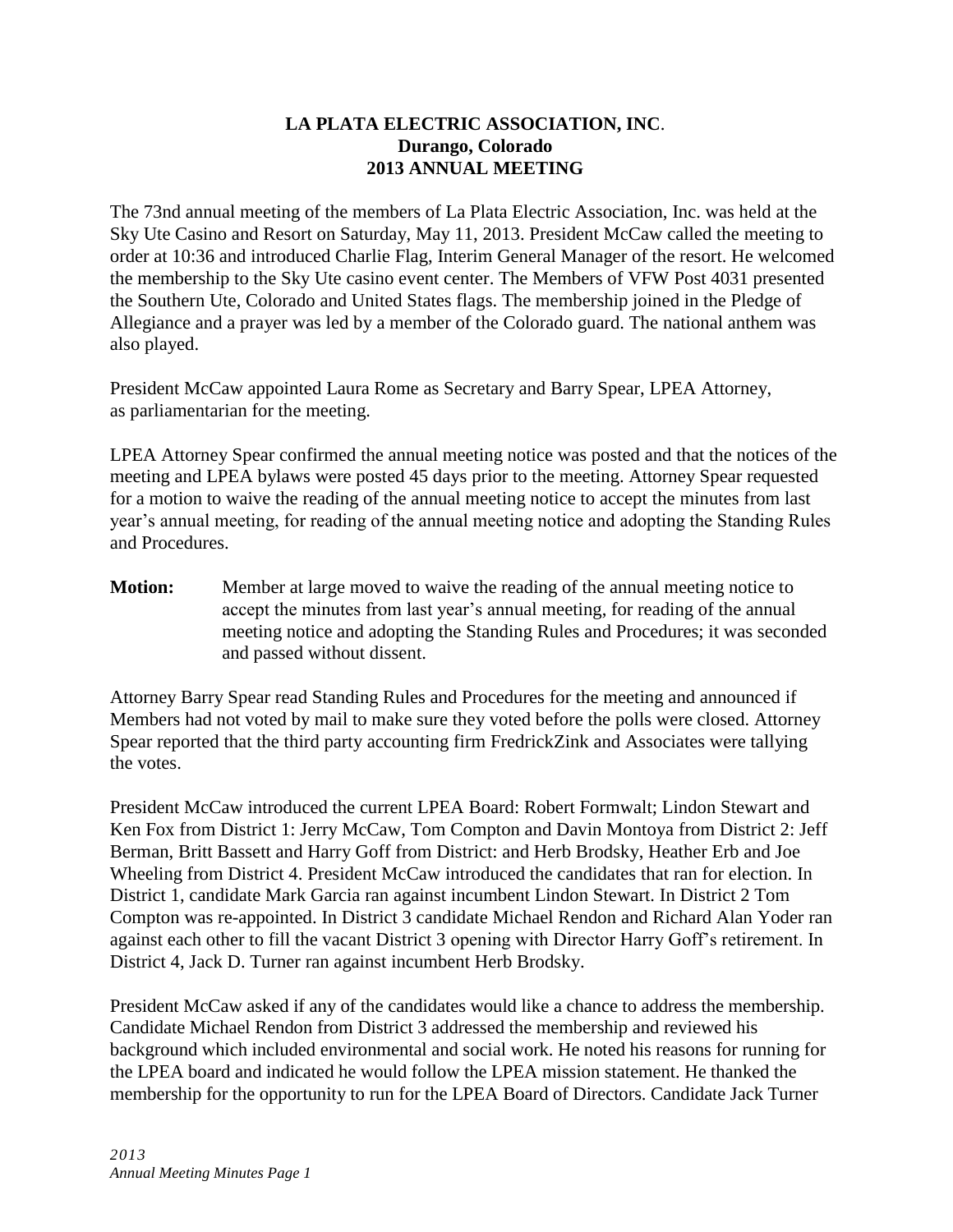from District 4 stated his message was that as a community he believed in renewable energy development, support local and keep the rates low. He gave a history of his background and values he was inspired by and thanked the membership. Candidate Mark Garcia from District 1 noted the importance of turning out to vote and getting involved with the decisions. He reviewed his background and that he had been an active LPEA member. He told members to let your voices be heard and thanked the membership. Incumbent Lin Stewart from District 1 noted he was appointed when Director Terry Alley resigned and stated he was committed to continue being a representative of the members of District 1. He reviewed his background and stated he supported the LPEA mission and thanked everyone for coming today and voting. Incumbent Herb Brodsky from District 4 addressed the membership. He briefly reviewed the importance of being a Director, the LPEA mission statement and thanked the staff and membership. President McCaw thanked the candidates.

President McCaw confirmed everyone had an opportunity to vote and announced the ballot boxes would be closed. The ballot boxes were then closed. President McCaw announced that the election results would be revealed at the end of the meeting.

President McCaw reported that two hundred thirty eight members had registered prior to the meeting and a quorum was established. President McCaw asked for a motion for approval of the meeting agenda.

- **Motion:** Member at large moved to accept the May 12, 2012 meeting minutes and new members as presented, motion seconded and passed without dissent.
- **Motion:** Member at large moved to accept the agenda as presented, motion seconded and passed without dissent.

President McCaw gave a special recognition for Director Harry Goff for his twelve years of service on the LPEA board and Director Tom Compton for his fifteen years of service. They both were presented with a gift for their years of service.

President McCaw recognized local dignitaries and former board members in the audience including: City of Durango, Mayor Dick White, past LPEA Board members; Ed Zink and John Gardella. He introduced the LPEA Roundup Foundation Board members present including Vice President Bruce Keuning, Bob Boe, Herb Brodsky, and Ken Fox, Former Round Up Board members Patty Clark, Sheryl Ayers and Amy Bishop. Bruce Keuning addressed the membership and thanked everyone for rounding up on their statements. He noted that thirty members had signed up today. He reviewed in detail the foundation, grants and scholarships that have been given away since the inception. President McCaw then recognized Barbara Walz, Senior Vice President from Tri-State and Rube Felicelli a board member from San Miguel Power.

President McCaw introduced, LPEA CEO Greg Munro, LPEA Attorney Barry Spear, Executive Director Kent Singer of CREA and Bruce Keuning, Vice President of the Round Up Foundation.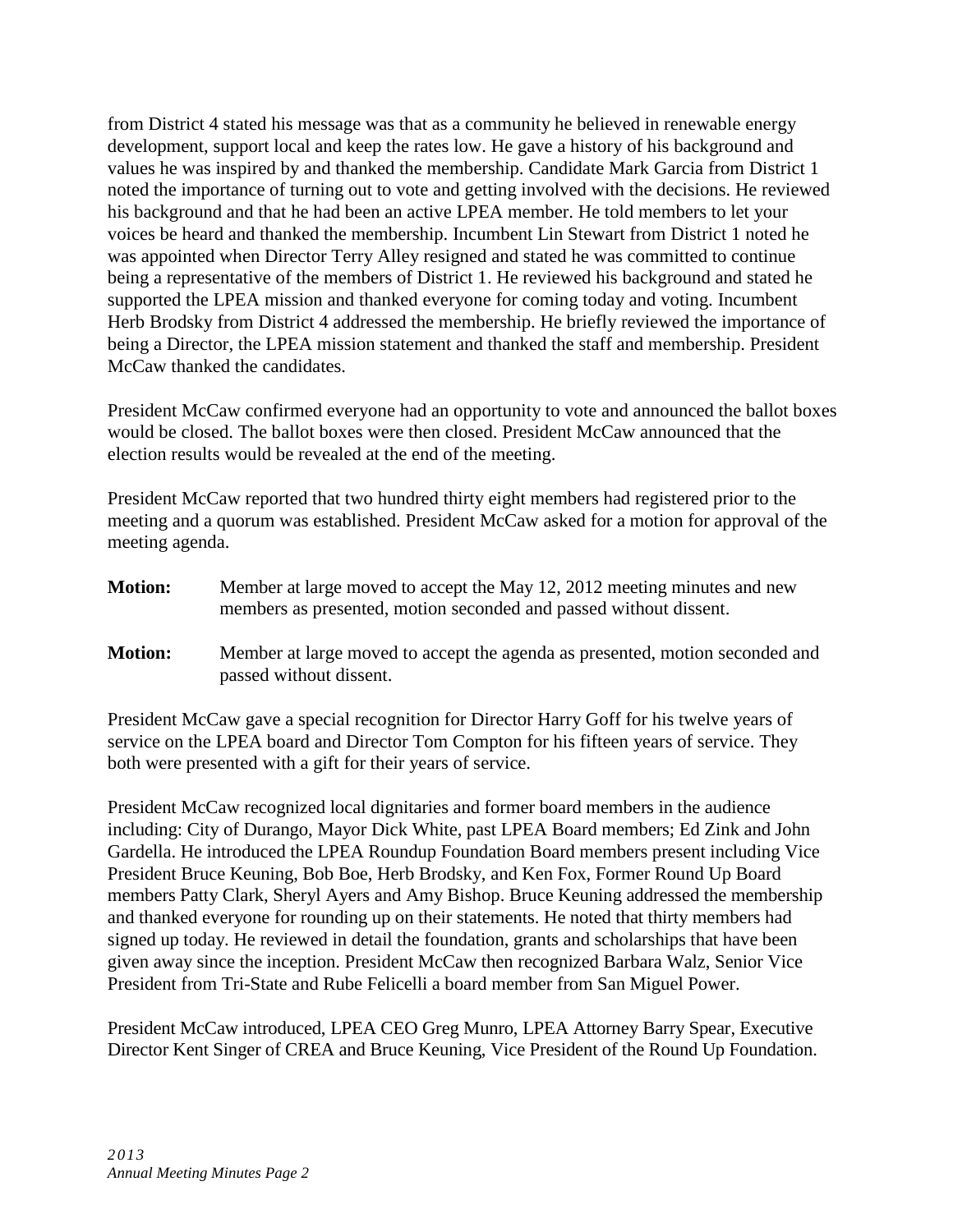## **Reports**

**LPEA President McCaw** welcomed the membership and thanked everyone for coming. He announced Director Davin Montoya and his family would be honored on May 24, 2013 by the La Plata County Historical Society with the Community Heritage Award for his contributions to the heritage of La Plata County. He announced that LPEA would be celebrating 75 years in 2014. He discussed new efficiencies, technology and that LPEA was now tweeting the status of outages. He noted that LPEA continues to look forward with taking us to the next level in the industry and gave thanks to technology for helping members be more in control. He highlighted renewable energy and that LPEA was making sure it is done right and that LPEA was a leader in the country. He then gave a brief overview of LPEA's past year of events.

**LPEA Treasurer Joe Wheeling** gave the financial report. He stated it was his pleasure to serve on the board of such a well run company. He highlighted in his report the following items: key performance indicators; that LPEA met all financial obligations of lenders; LPEA had a clean audit report; TIER and OTIER; modified debt service; equity level; revenue of electric sales; that property taxes were nearly 1 million per year; capital credits retired for 2012 were \$3.1 million and \$42.7 million for the total life of capital credits. He summarized in his report that LPEA continues working to be a sound financial company.

## **LPEA CEO Greg Munro**

CEO Munro presented a video presentation "God made a Farmer". He highlighted how LPEA got their start and that they continue to follow the notion of a cooperative and that LPEA came into existence in 1939. It was the generation through the Great Depression and World War II meeting the challenges of the needs of the community with more than one thousand Coops created in the 1930's in all 50 states with sixty six generation companies. He then displayed and reviewed Tri-State Generation and Transmission coverage and noted it was a forty four member membership and formed with NRECA for legislation, regulatory help, audits, and education for employees. He highlighted safety regulations, benefits programs, international program, finance mechanisms, National Cooperative Bank, Colorado Rural Electric (CREA) and their role for LPEA and other Colorado Coops. He noted that CREA supports Colorado Coops in the following items; legislation, regulatory, education for employee's and board members, safety programs, safety culture and legal assistance. CEO Munro briefly reviewed the history and role of Western United to LPEA. He displayed a map of rural Colorado Cooperatives and that electric coops were growing and changing with new technologies, renewable generation, green power rebates, and working with local firms. He highlighted two potential renewable energy projects in Pagosa Springs and that one could be online as soon as 2014. Additional items he highlighted included: that many in the LPEA employee workforce were retiring; safety; enhancing communications to members; alternative energy plan; transmission facility transfer to Tri-State; rate increases and that Tri-State had created a rate review committee. He thanked the membership, all of the LPEA employees and the LPEA Board of Directors for attending

# **President McCaw introduced Kent Singer, Executive Director of Colorado Rural Electric**

**Association.** Kent Singer thanked CEO Munro and the LPEA board for inviting him to the LPEA annual meeting. He displayed a map of Colorado Coops and the electric needs statewide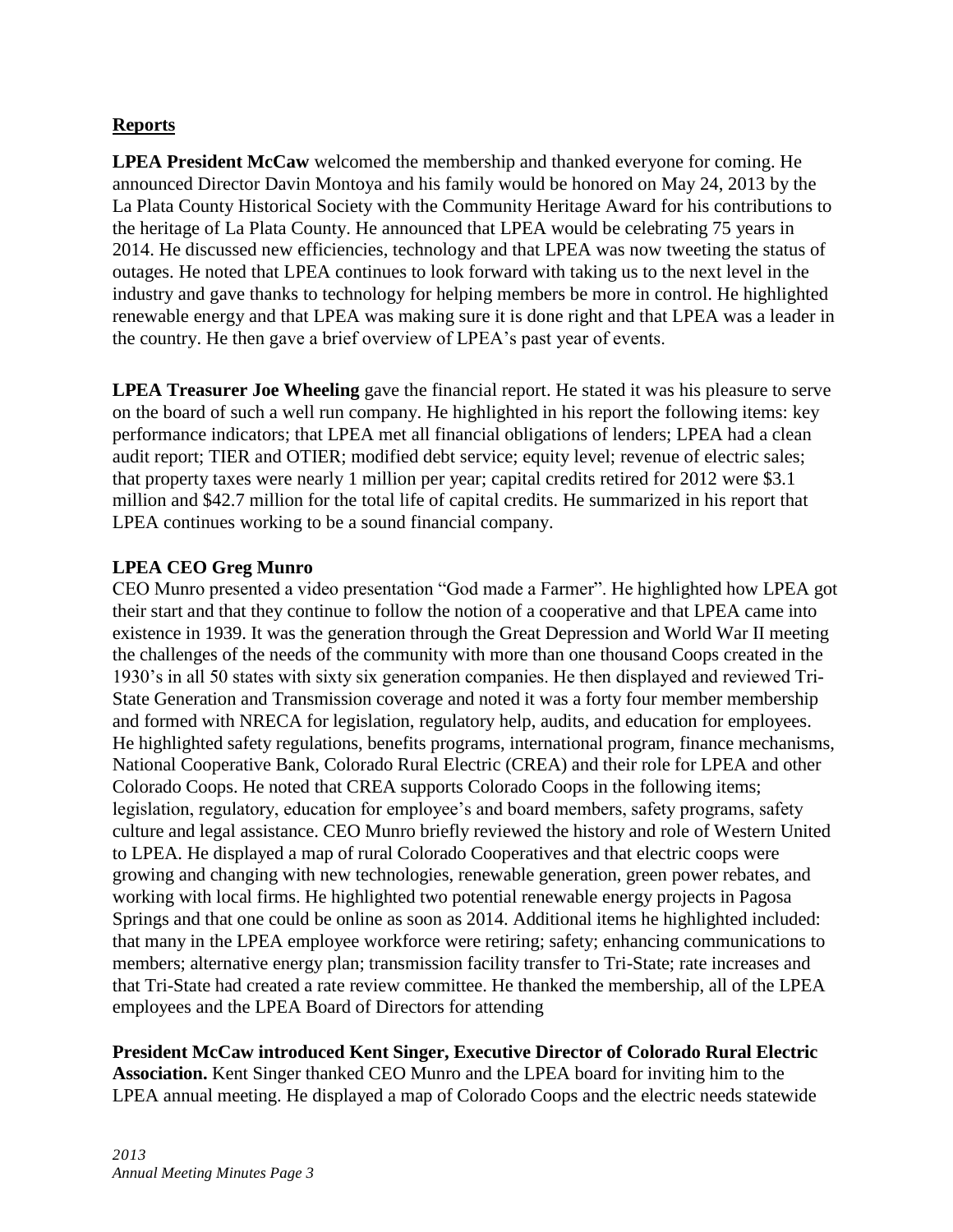and functions of CREA. He stated there was a twenty six member CREA Board of Directors and he gave an overview of departments which included: publications and displayed examples of Colorado Country Life, the CREA newsletter and discussed the loss control  $\&$  safety training departments. Additional items he reviewed included: regulatory compliance; job training; rural electric safety; achievement program; youth programs; state/national legislation activities; Colorado PUC commission; renewable energy; energy efficiency; and education for directors and employees.

#### **Attorney Spear with Maynes, Bradford and Shetfield.**

Attorney Spear highlighted the following items that his firm assists LPEA with: contracts; agreements; review of loan documents; major tasks which included the wholesale power rate that Tri-State introduced and he noted that LPEA purchases more than 95% of its power from Tri-State and that his office and special counsel Bill McEwan spent months investigating an unfair preferential and discriminatory rate increase by Tri-State.. The LPEA Board voted to file a complaint with the PUC against Tri-State regarding its rate increase and that it was filed on March 4<sup>th</sup>, 2013. He then reviewed the details of the Tri-State rate increase and how it affected LPEA Members and the costs. He stated that Tri-State filed a motion to dismiss the complaint and he gave the details. He indicated that the board, the staff and attorney's office continue to address the issues surrounding he rate structure and how best to protect the interests of LPEA and its membership. He thanked the LPEA Board for having his firm represent LPEA for the last 46 years.

#### **Board of Directors Election Results**

President McCaw introduced John Lopez from FredrickZink and Associates to announce the Board of Director election results. Mr. Lopez announced there were 5,140 ballots received and the winning results were as follows;

District 1: Mark Garcia

District 3 Michael Rendon

District 4: Jack Turner

### **Unfinished Business**

President McCaw asked for any unfinished business items. None

#### **New business**

President McCaw asked if there were any Members that had questions for the speaker panel which included; President Jerry McCaw, LPEA Treasurer Joe Wheeling, CEO Greg Munro, Attorney Barry Spear, and CREA's Kent Singer. The following questions were taken from Members on the following subjects: Does the Public Utilities Commission (PUC) have authority over Tri-State; more information on the rate structure; what was the current renewable energy; how were Senate Bill 252 funds spent; options for a LPEA member to get financial help with installing solar or wind power; When would LPEA create a community solar garden; prior board member appointed to the PUC how would that affect the outcome of the PUC complaint and